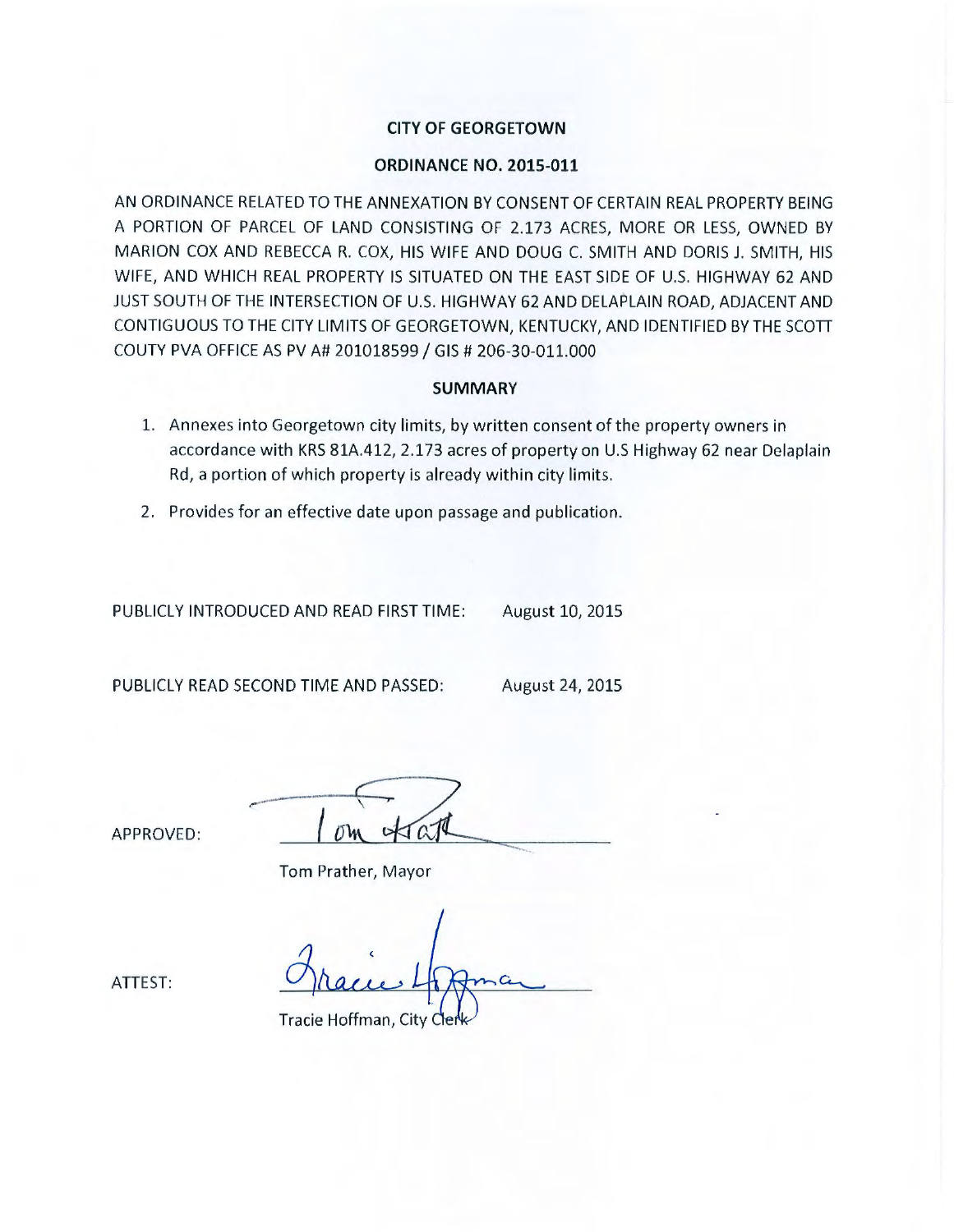I, Andrew S. Hartley, hereby certify I am an Attorney licensed to practice law in the Commonwealth of Kentucky. My office is located at 100 North Court Street, Georgetown, Kentucky 40324. I further certify the foregoing Summary of Ordinance 15-<br>
of the City of Georgetown, Kentucky, was prepared in accordance with the requirements of KRS 83A.060(9), and is a true and accurate summary of the contents of said Ordinance.

Andrew S. Hartley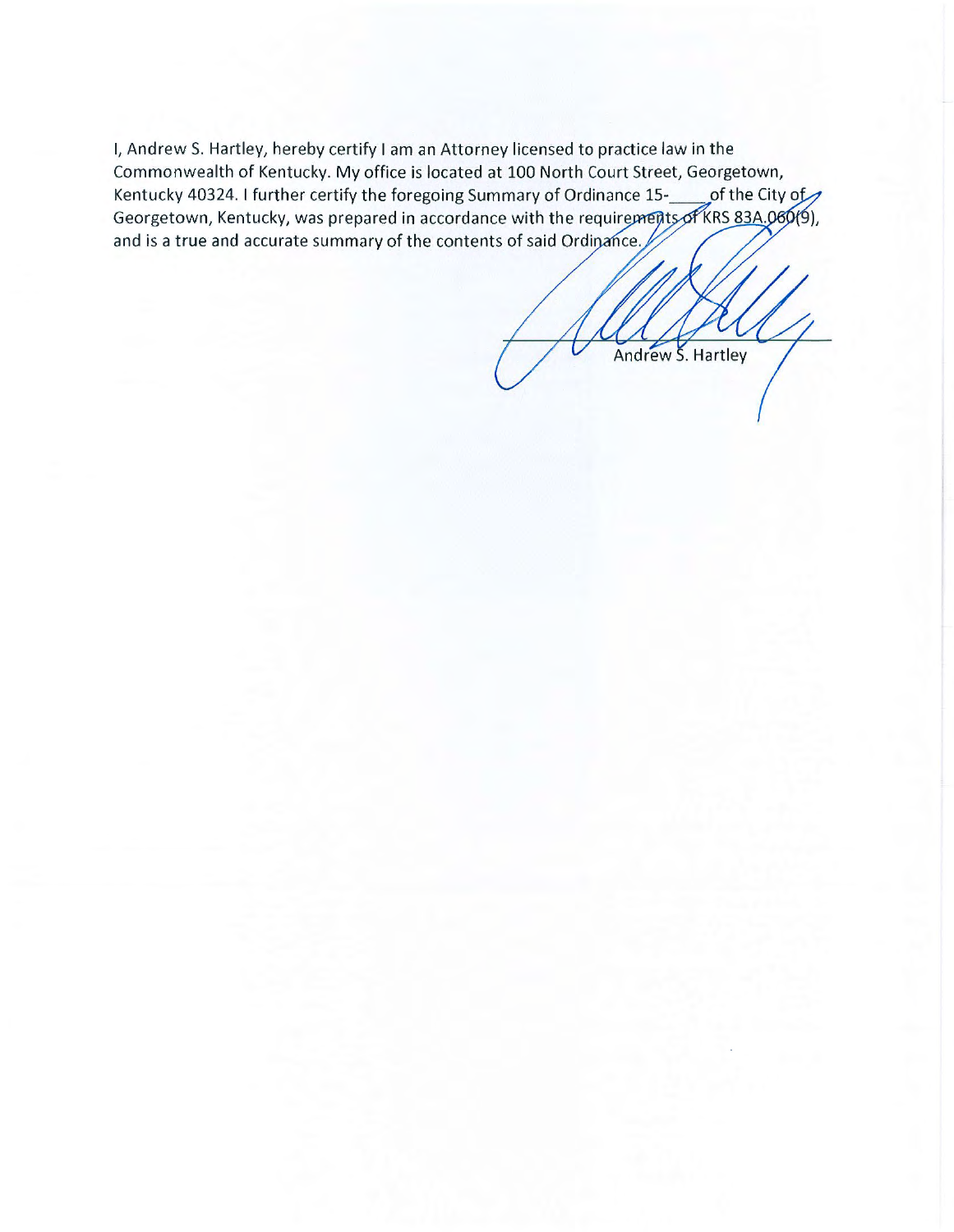### CITY OF GEORGETOWN ORDINANCE NO. 15- 0 11

AN ORDINANCE RELATED TO THE ANNEXATION BY CONSENT OF CERTAIN REAL PROPERTY BEING A PORTION OF PARCEL OF LAND CONSISTING OF 2.I73 ACRES. MORE OR LESS, OWNED BY MARION COX AND REBECCA R. COX. HIS WIFE AND DOUG C. SMITH AND DORIS J. SMITH, HIS WIFE, AND WHICH REAL PROPERTY IS SITUATED ON THE EAST SIDE OF U.S. HIGHWAY 62 AND JUST SOUTH OF THE INTERSECTION OF U.S. HIGIIWAY 62 AND DELAPLAIN ROAD. ADJACENT AND CONTIGUOUS TO THE CITY LIMITS OF GEORGETOWN. KENTUCKY, AND IDENTIFIED BY THE SCOTT COUTY PVA OFFICE AS PVA# 201018599 I GIS # 206-30- 011.000

WHEREAS. the owners have consented to the annexation of certain real property being a portion of parcel of land consisting of 2.173 acres. more or less, owned by Marion Cox and Rebecca R. Cox. his wife and Doug C. Smith and Doris J. Smith, his wife, and which real property is situated on the East side of U.S. Highway 62 and just south of the intersection of U.S. highway 62 and Delaplain road. and which real estate is adjacent and contiguous to the city limits of Georgetown. Kentucky, and identified by the Scott County PVA office as PVA# 20l018599 and GIS # 206-30-01 1.000 in Scott County. Kentucky: and,

WHEREAS. all appropriate steps required under 81A of the Kentucky Revised Statutes have been performed or waived; and.

WHEREAS. a copy of said consent having been made a part of the record in this matter and available for review with the minutes of this meeting: and.

WHEREAS. said real property is now embraced within the County of Scott, Kentucky, and is contiguous to the existing corporate limits or the City of Georgetown, Kentucky, no portion of the real property sought to be annexed lies within the boundaries of any other incorporated city, is urban in character, and is otherwise appropriate for annexation in its entirety to the City of Georgetown, Kentucky.

## NOW THEREFORE, BE IT ORDAINED BY THE CITY OF GEORGETOWN;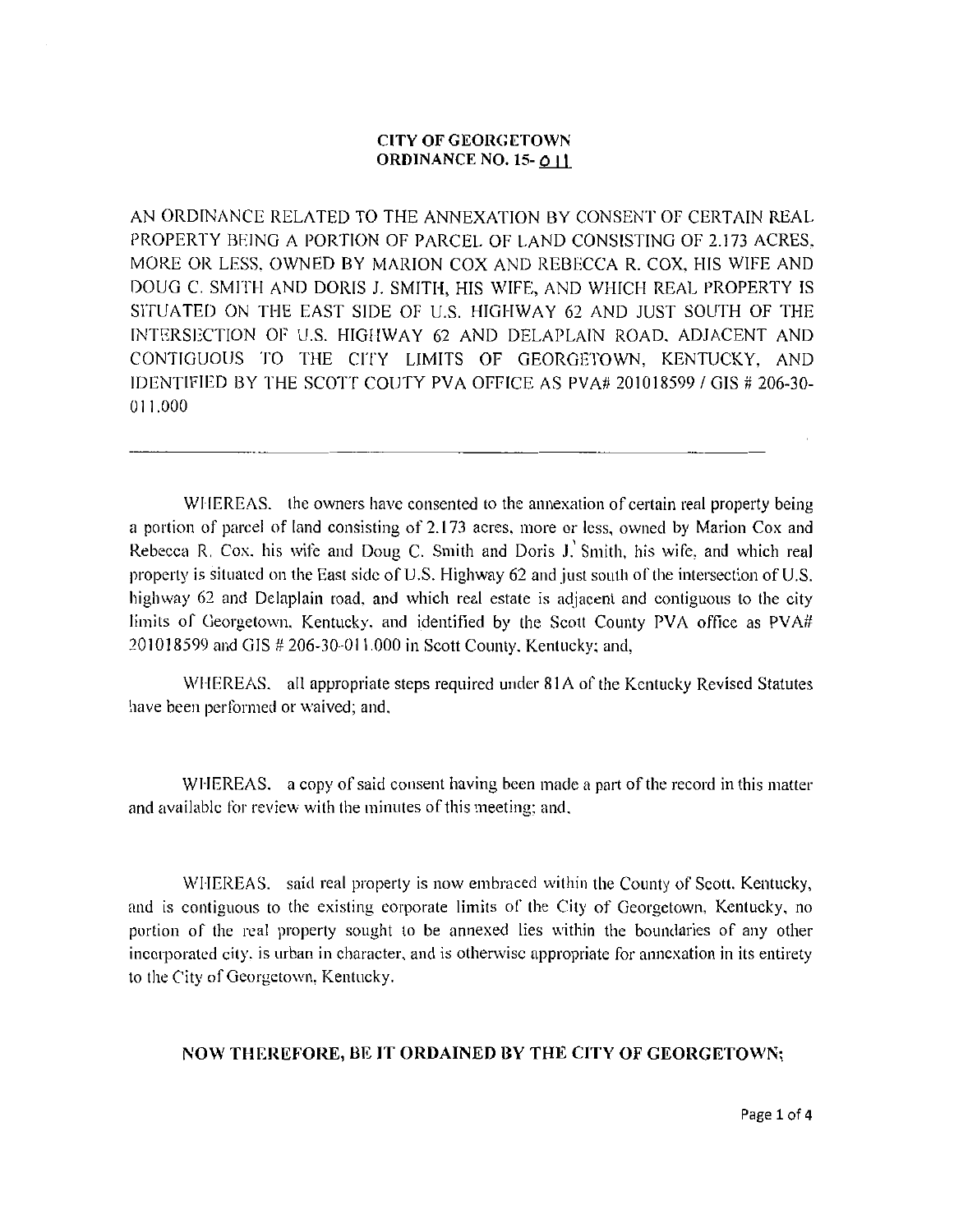SECTION I. PURPOSE: The hereinafter described real property is contiguous to the existing corporate limits of the City of Georgetown. Kentucky, is urban in character, and does not lie within the area of any other incorporated city. It is, therefore to annex this real property into the City of Georgetown, Kentucky, and thereby extending the boundaries of the city to include the property described as follows:

> SEE DESCRIPTION OF PROPERTY ATTACHED HERETO AND INCORPORATED HEREIN BY REFERENCE AS EXHIBIT A.

SECTION II. ANNEXATION: The subject real property is hereby annexed into the City of Georgetown, Kentucky, all technical requirements having been met, satisfied or waived and the consent of the title owners of the subject real property having been filed in the minutes of the Georgetown City Council meeting on  $\frac{\text{Argust}}{24}$ , 2015.

SECTION III. **ZONE CLASSIFICATION:** The annexation of this real property shall not affect its zoning classification.

SECTION IV. EFFECTIVE DATE: This ordinance shall become effective become effective upon its publication on the  $\frac{\partial \mathcal{T}^{\mathcal{H}}}{\partial \alpha}$  day of  $\mathcal{L}$   $\alpha \mu \Delta t$ . 2015.

WHEREUPON, the foregoing Ordinance was read for the first time on the  $10$  day of 2015, and read for the second time on the  $\frac{24}{4}$  day of  $\frac{94}{4}$  and  $\frac{12}{4}$ . 2015.<br>
CITY OF GEORGETOWN

 $BY:$ Tom Prather, Mayor

ATTEST:  $\Lambda$ Tracie Hoffman, City

Georgetown. Kentucky

COMMONWEALTH OF KENTUCKY) ( SCT. COUNTY OF SCOTT )

I. Clerk of the City of Georgetown, Kentucky. and as such am the custodian of the Seal and all of the records of or pertaining to said City, do hereby certify the foregoing to be a true and correct copy of Ordinance No. 15- $\overline{O(1)}$  relating to the annexation by consent of certain real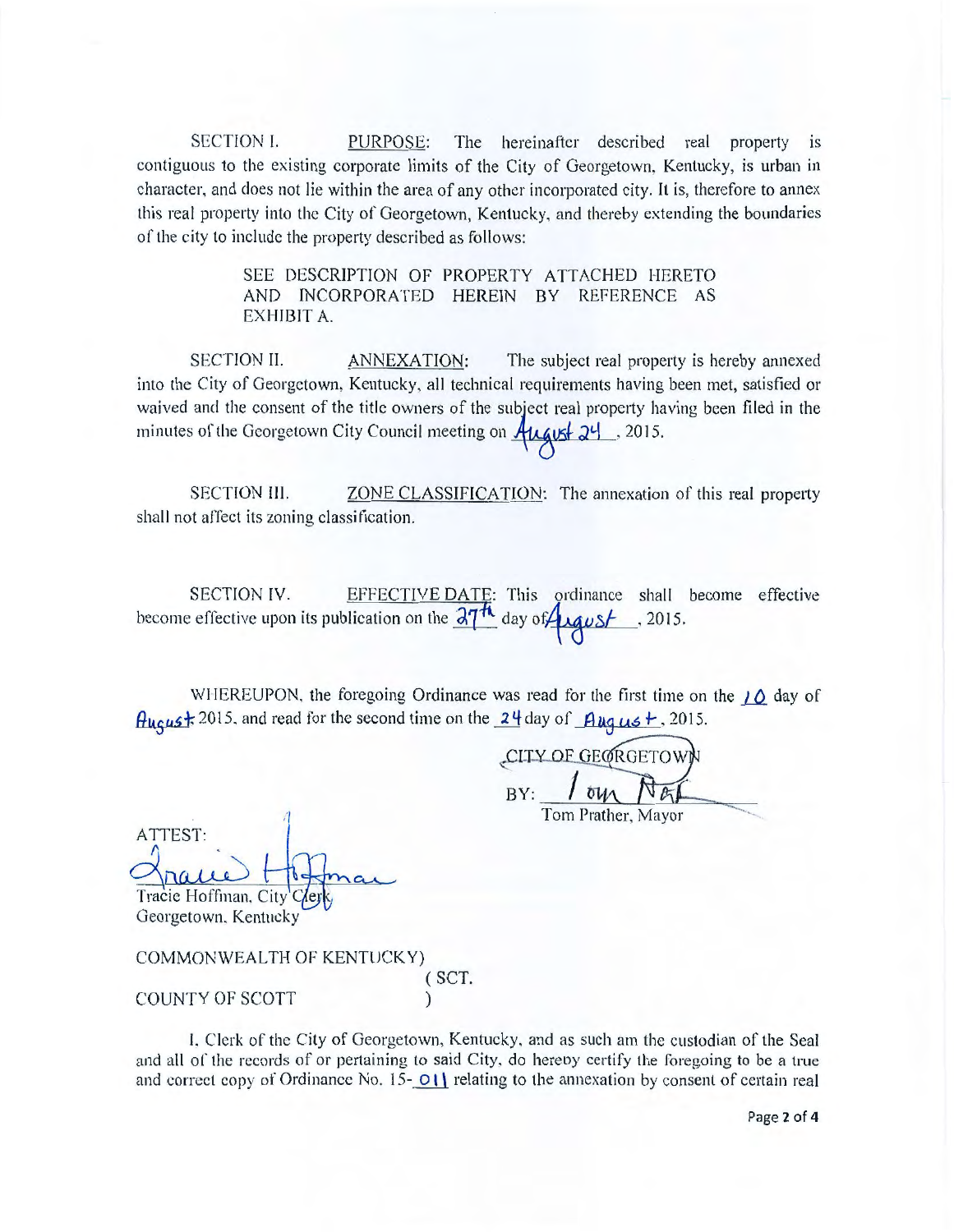property. being a portion of parcel of land consisting of 2. 173 acres, more or less, owned by Marion Cox and Rebecca R. Cox. his wife and Doug C. Smith and Doris J. Smith, his wife, and which real property is situated on the East side of U.S. Highway 62 and just south of the intersection of U.S. highway 62 and Delaplain road, and which real estate is adjacent and contiguous to the city limits of Georgetown, Kentucky, and identified by the Scott County PY A office as PV A# 20I018599 and GIS # 206-30-011.000 in Scott County, Kentucky.

IN TESTIMONY WHEREOF, witness my hand, the Seal of the City, on this  $\frac{\hbar}{\hbar}$  day of , 2015.

CITY OF GEORGETOWN<br>BY: naue Hoffman, City Clerk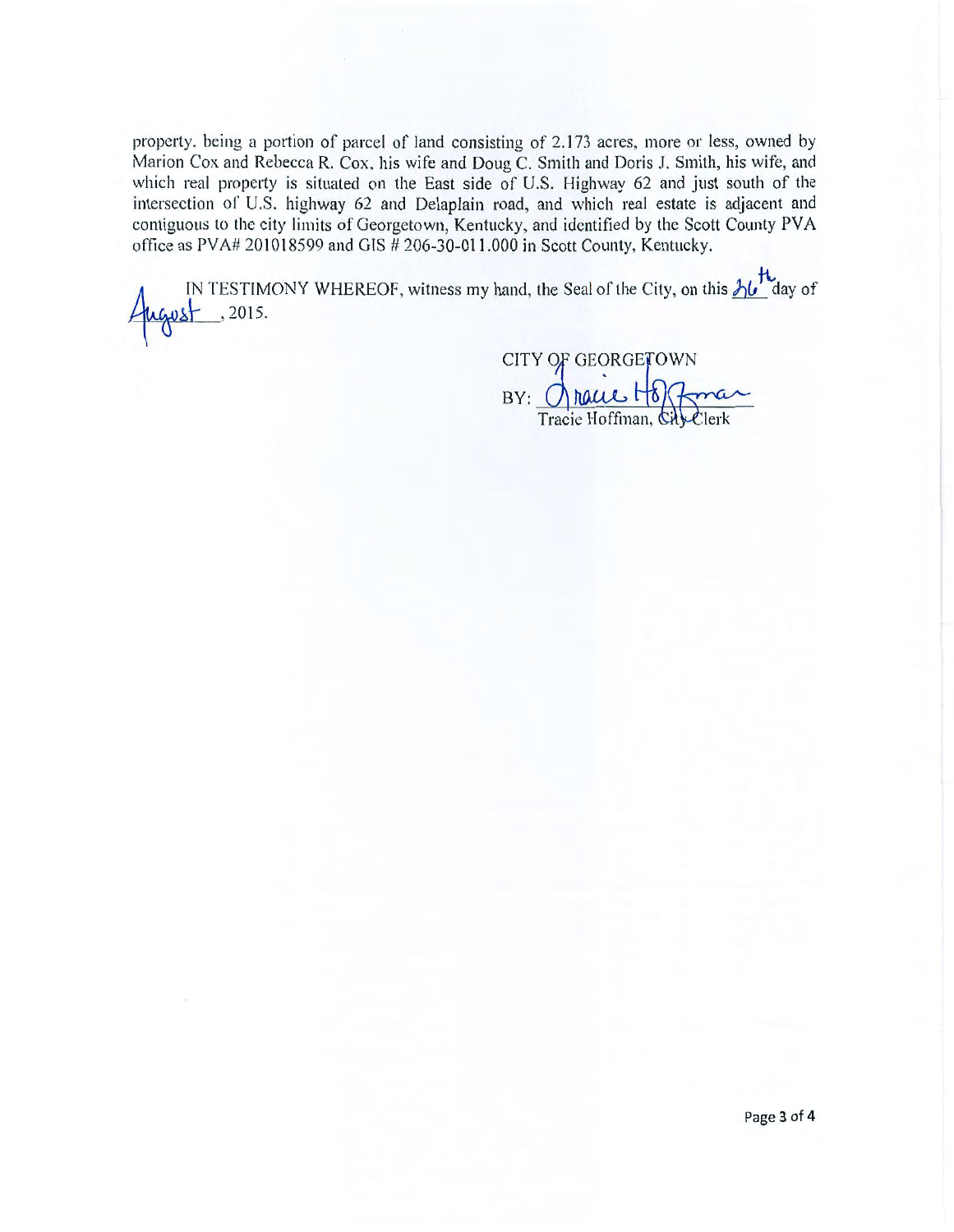#### DESCRIPTION OF PROPERTY

Being all of that portion of the that 2.173 acre tract of land owned by Marion Cox and Rebecca R. Cox, his wife and Doug C. Smith and Doris J. Smith, his wife, which is known and identified by the Scott County PVA office as PVA# 201018599 and GIS # 206-30-011.000 in Scott County. Kentucky, that lies outside the present boundary limits of the City of Georgetown. Kentucky as shown on that plat attached below and incorporated by reference. Only that portion of the 2.173 acre tract that is outside the city limits of Georgetown is included in the description of the property to be annexed.

BEING a part of the real property conveyed to Marion Cox and Rebecca R. Cox. his wife and Doug C. Smith and Doris J. Smith, his wife. by deed dated \_\_\_\_\_\_\_\_ and recorded in Deed Book 232. Page 343 in the office of the Scott County Clerk.



Page 4 of 4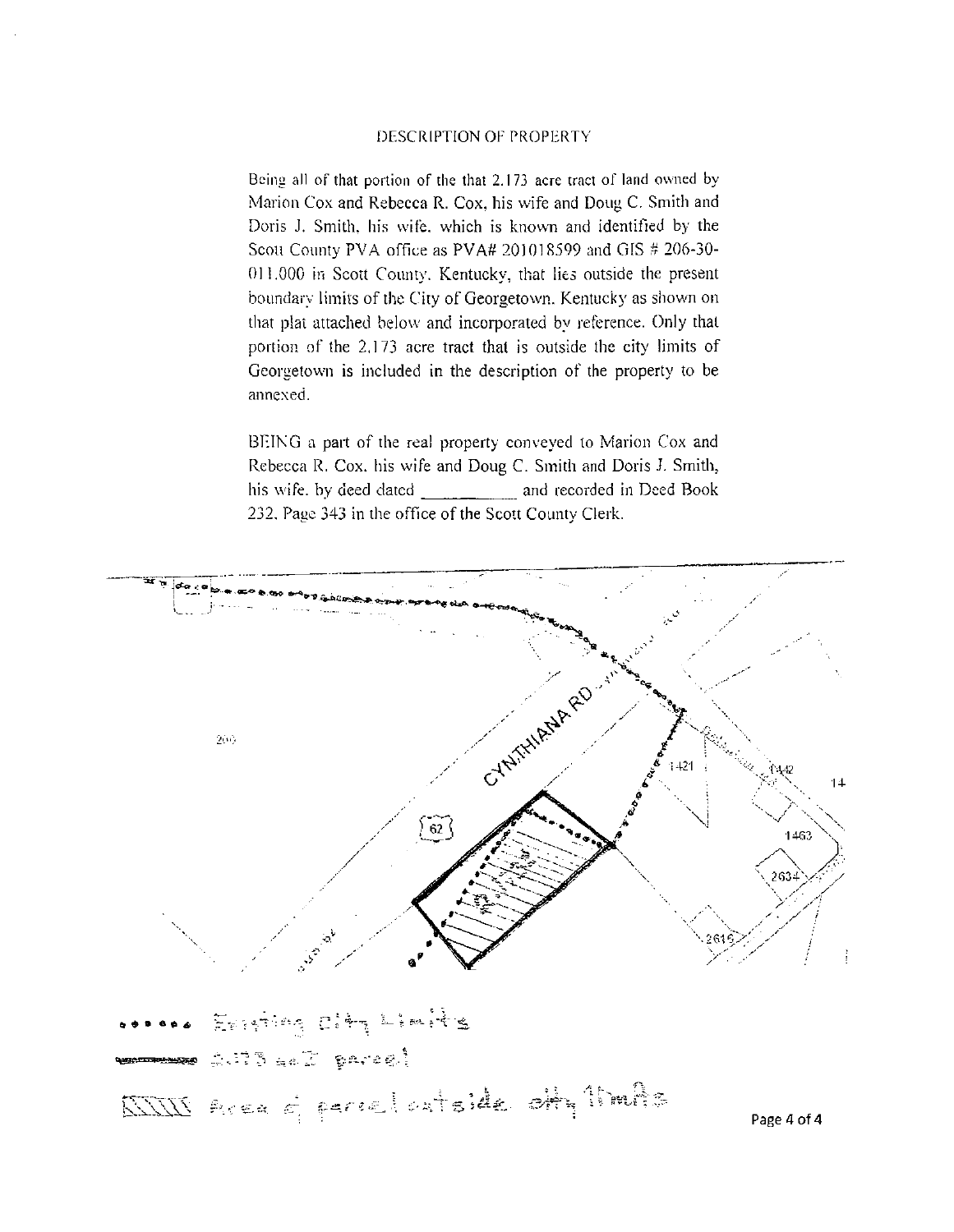## CONSENT TO ANNEXATION. RELEASE AND RESTRICTIVE COVENANT

THIS CONSENT TO ANNEXATION, RELEASE AND RESTRICTIVE COVENANT made and entered into this day of 2015, by and between Marion Cox and Rebecca Cox. his wife. whose address is 695 Sims Road, Georgetown. Kentucky 40324 Georgetown. Kentucky, 40324 and Doug C. Smith and Doris j. Smith. his wife. whose address is \_ E. Main Street. Georgetown. KY 40324 (hereinafter collectively referred to as "Grantors") and the CITY OF GEORGETOWN. KENTUCKY ("Grantee") whose mailing address is 100 Court Street. Georgetown, KY 40324:

WIIEREAS. Grantors have requested Grantee to provide municipal services and/or water sewer services. as they become available, to Grantors' property located at (the 'Property'), more specifically described below, into the City of Georgetown, Kentucky; and

WHEREAS. in consideration of the Grantee's providing of future municipal services and/or water sewer services to the Property, Grantors have requested Grantee to annex the Property: and

WHEREAS. in further consideration of the Grantee's providing future municipal services and/or water sewer services to the Property, Grantors acknowledge that the Property may not be assigned a zoning designation in accordance with Grantors' wishes. and Grantors release Grantee from any liability associated with the annexation and zoning of the Property.

IT IS THEREFORE AGREED AS FOLLOWS:

- I. Grantors hereby request and consent to annexation of the Property into the City of Georgetown. Kentucky pursuant to KRS 81A.412. Grantors shall be prohibited from opposing said annexation. In the event Grantors execute a remonstrance petition opposing said annexation. their signatures shall be deemed invalid and of no effect pursuant to KRS 81A.420.
- 2. Grantors hereby release the City of Georgetown ("Grantee"). the Georgetown-Scott County Planning Commission. Georgetown Municipal Water and Sewer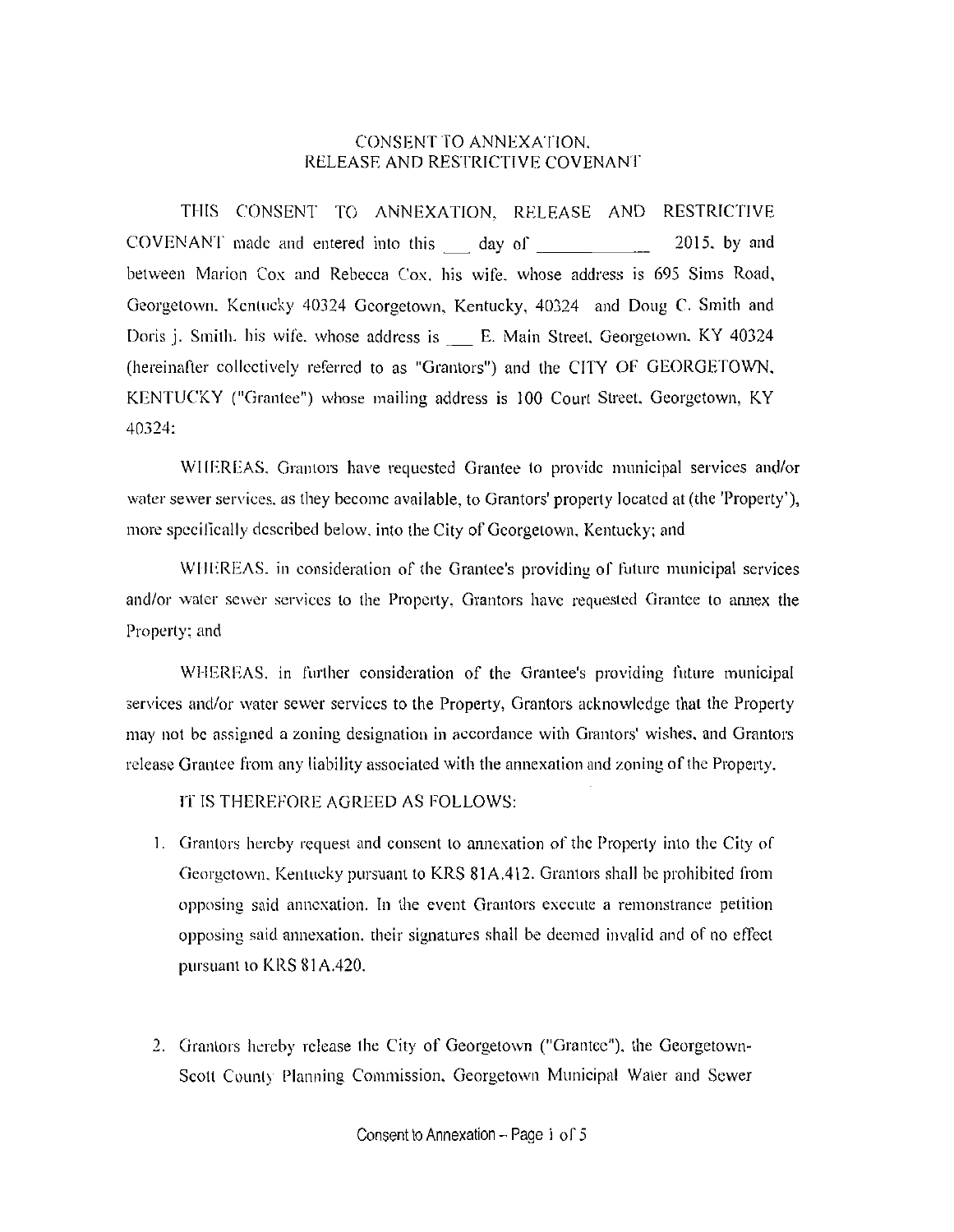Service. and their respective agents, officers, employees and representatives, from any and all claims arising out of or related in any way to the annexation and zoning of the Property.

- 3. The Properly is more particularly described as follows: SEE DESCRIPTION OF PROPERTY ATTACHED HERETO AND INCORPORATED BY REFERENCE
- 4. Grantors shall not transfer the Property or any portion thereof without first notifying Grantee in writing and advising the proposed transferee of the terms hereof. Grantors shall not transfer the Property or any portion thereof until their transferee executes a similar document that releases the above released parties from any and all liability arising out of the annexation and zoning of the Property.
- 5. This Consent to Annexation. Release and Restrictive Covenant shall be perpetual and shall run with the Property. and shall be binding upon Granlors. and their heirs and **assigns.**
- 6. Grantors certify that the Properly is nol a part of an agricultural district established pursuant to KRS 262.850 and that the Property will not be included hereafter in an agricultural district In the event Grantors execute a petition to include the Property in an agricultural district. their signatures shall be deemed invalid and of no effect, and the Property shall not be included in the agricultural district.
- 7. In the event that the Property is in an agricultural district, this document "Consent to Annexation. Release and Restrictive Covenant" will serve as written authorization to decertify and/or remove the Property as described herein from any agricultural district established by KRS 262.850. latest revisions. At the Grantee's request. the Grantor shall **provide a letter requesting decertification of said agricultural district.**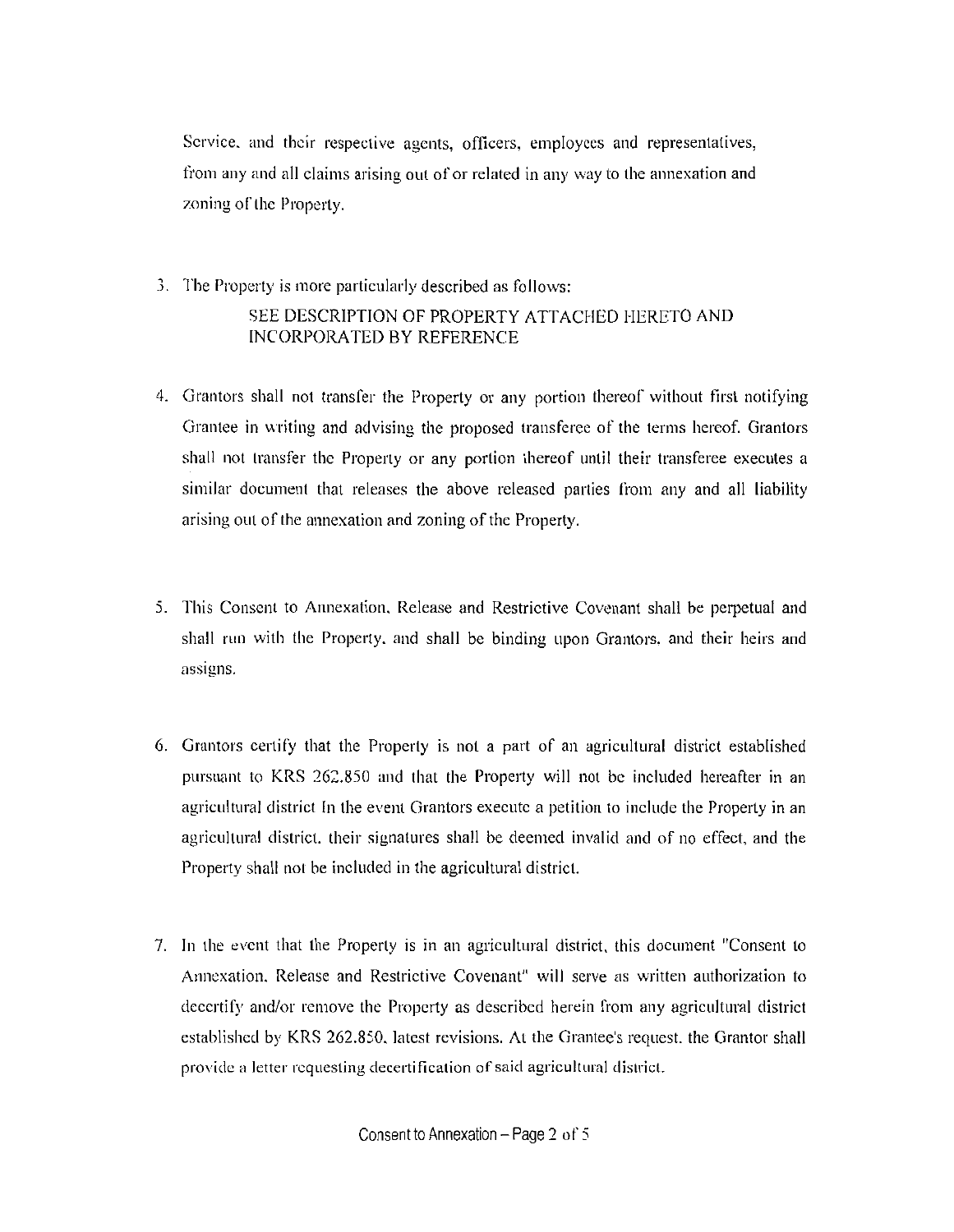- 8. Grantors hereby certify that the Consent to Annexation. Release and Restrictive Covenant form will also serve as their intent to annex property which may not be fully described or outlined in the property description found in subsection 3 of this form. The Grantors further certify and agree that the signing of a Consent to Annexation, Release and Restrictive Covenant form without a specific description does not void nor invalidate the Consent to Annexation. Release and Restrictive Covenant signed by the Grantor but does provide their intent to sign a subsequent document which specifically outlines through a metes and bounds description of the property to be included in the **annexation.**
- 9. Any existing non-conforming uses or structures waived from the application of said applicable Ordinances are identified as the following:

### **NONE**

- 10. Grantors hereby authorize the City of Georgetown ("Grantee"), the Georgetown-Scott County Planning Commission. Georgetown Municipal Water and Sewer Service, their employees. officers, agents and representatives the right of entry onto the property described in Subsection 3 above to perform the necessary task and functions to accomplish the annexation, i.e., field survey work.
- I I. Grantors hereby acknowledge that they are in receipt of a copy of Chapter 20 of the Georgetown Code of Ordinanees, entitled "Zoning and Land Use".

12. Prior to the Annexation of the property Grantors shall comply with Chapter 20 of the Georgetown Code of Ordinances entitled "Zoning and Land Us c". and all amendments thereto if the Property is or subsequently becomes a part of Georgetown Municipal Water and Sewer Service's water/sewer service areas.

GRANTORS:<br>Marion Cla Cox

Consent to Annexation - Page  $3$  of  $5$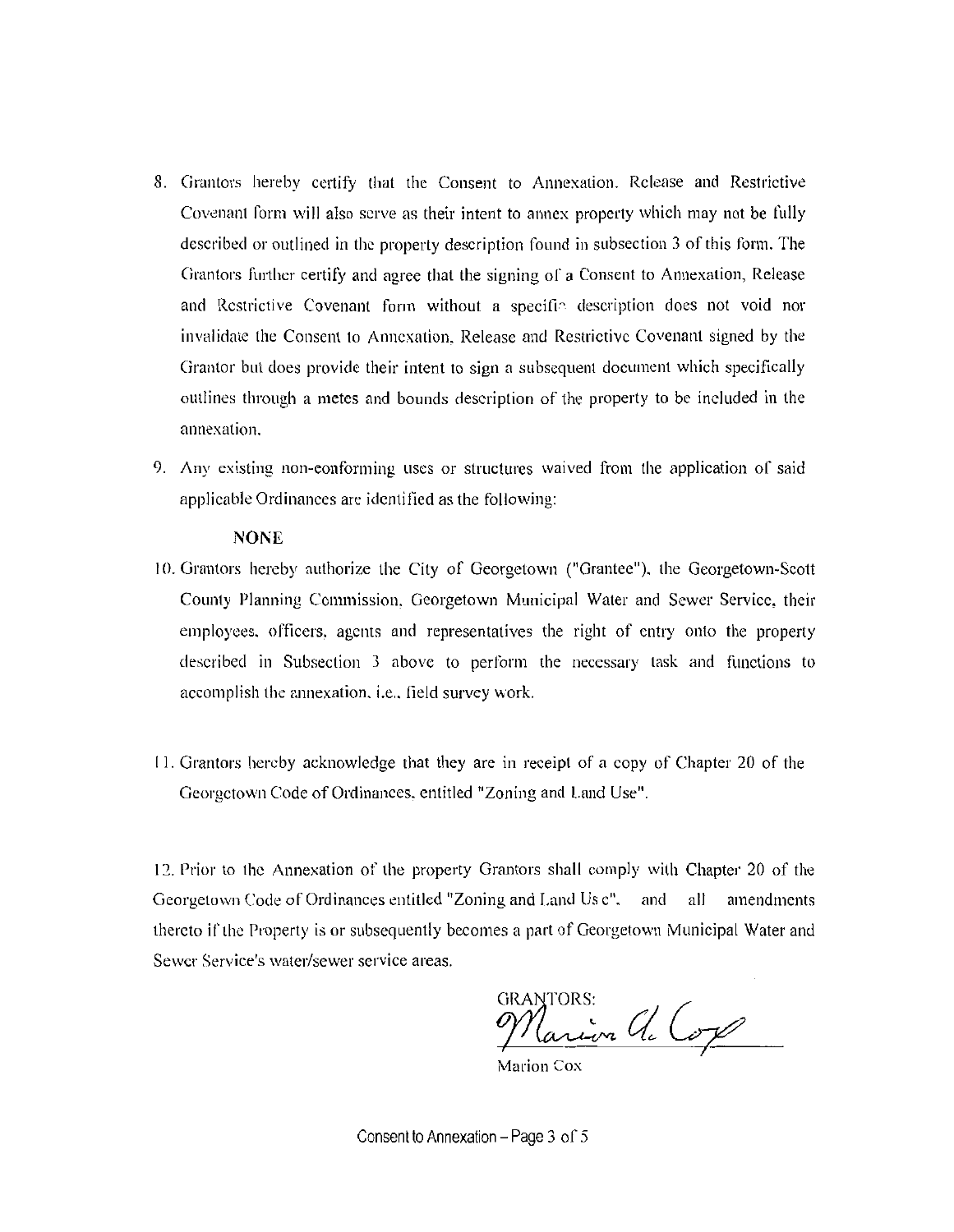Réferencox

Doug C. Smith  $\ell$ // $\ell$ and

Doris J. Smith

## COMMONWEALTH OF KENTUCKY COUNTY OF SCOTT

Subscribed, sworn and acknowledged before me a Notary Public this \_ day of August 2015 by Marion Cox and Rebecca Cox, his wife and Doug C. Smith and Doris J. Smith. his wife as Grantors on this  $\frac{1}{2}$  and  $\frac{1}{2}$  . 2015.

 $\frac{1}{\frac{N \cdot \frac{1}{N} + \frac{1}{N \cdot \frac{1}{N} + \cdots + 1}{N \cdot \frac{1}{N} + \cdots + 1}{N \cdot \frac{1}{N} + \cdots + 1}}$ 

Commission No.:  $(5.3827)$ 

Commission Expiration: I I - *<sup>O</sup>'?:* • d.c; *1<* 

-City of Georgetolyn By: B

Tom Prather. Mayor

COMMONWEALTH OF KENTUCKY COUNTY OF SCOTT

Subscribed, sworn and acknowledged before me a Notary Public this  $\mathcal{A}$  day of August 2015 by Tom Prather as Mayor of the City of Georgetown. Kentucky on this  $\mathcal{X}_{\text{adv}}$  $\frac{1}{4}$   $\frac{1}{10}$   $\frac{1}{10}$   $\frac{1}{10}$   $\frac{1}{10}$   $\frac{1}{10}$   $\frac{1}{10}$   $\frac{1}{10}$   $\frac{1}{10}$   $\frac{1}{10}$   $\frac{1}{10}$   $\frac{1}{10}$   $\frac{1}{10}$   $\frac{1}{10}$   $\frac{1}{10}$   $\frac{1}{10}$   $\frac{1}{10}$   $\frac{1}{10}$   $\frac{1}{10}$   $\frac{1}{10}$   $\$ οſ

l/Jl1?)Ae *2M\_.j\_d/(\_ \_\_* Notary Public

Commission Expiration:~

Commission No.: *\_* 

Prepared

Harold F. Simms Attorney and Counsellor at Law I 12 North Court Street Georgetown. Kentucky 40324 502-868-5300